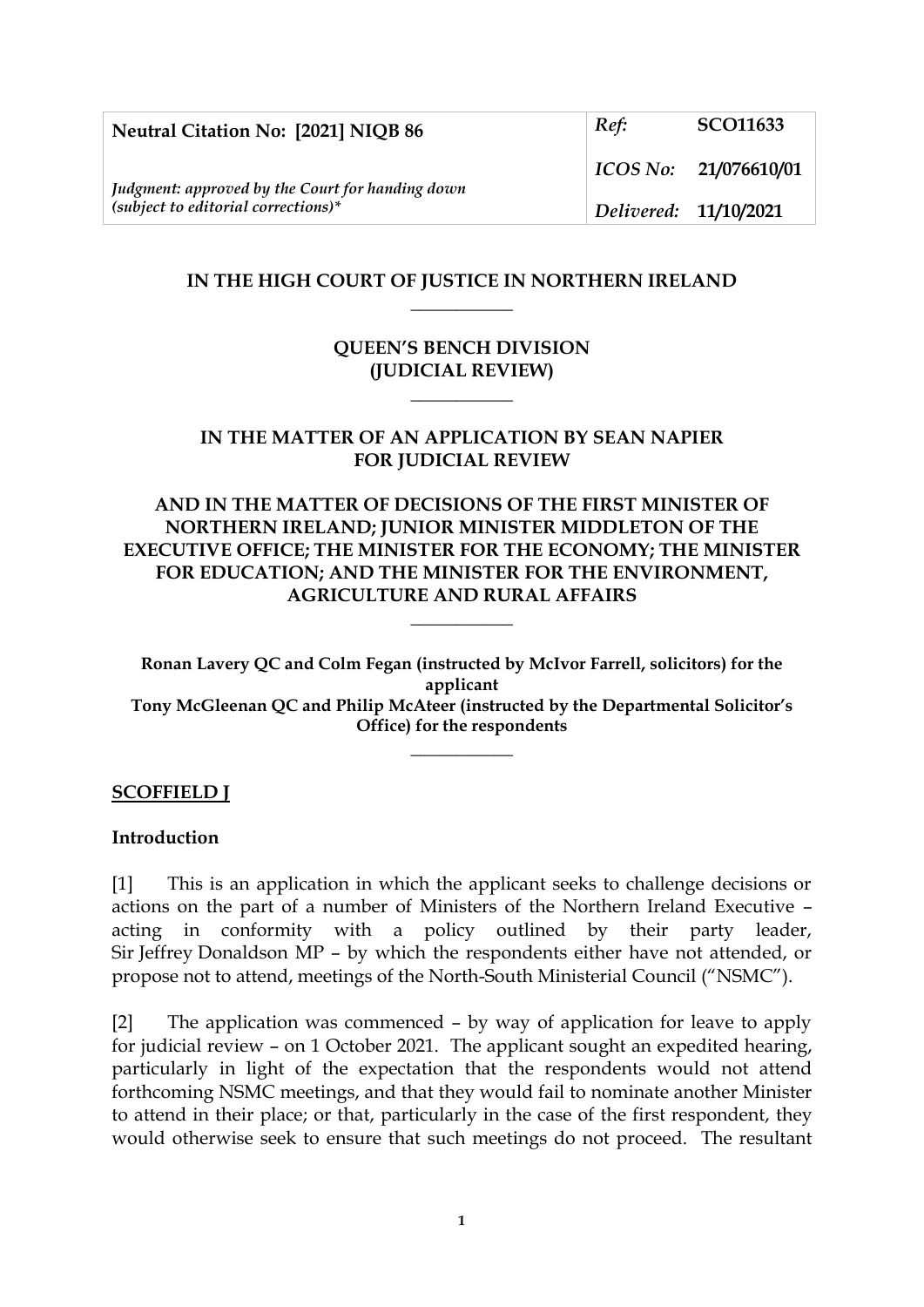inability of scheduled NSMC meetings to proceed, the applicant contends, may have serious consequences.

[3] The application was listed for case management review on Thursday 7 October 2021 and, it having become clear that the proposed respondents were not seeking to argue that leave should be refused on the merits, and were in addition not pursuing the limited objection to the proposed proceedings raised in their response to pre-action correspondence, leave to apply for judicial review was granted later that day. Leave was granted on most, although not all, of the applicant's pleaded grounds.

[4] The parties were invited to seek to agree a litigation timetable in light of the acknowledged imminence of a number of further NSMC meetings which may be affected by the approach of the respondents which is under challenge in these proceedings. A further case management review was fixed for Friday 8 October 2021 in order to consider onward timetabling of the case.

[5] At the review hearing on 8 October however, senior counsel for the respondents informed the court that he would not be making any contrary submission in relation to the applicant's first ground of challenge – except insofar as section 52C of the Northern Ireland Act 1998 was relied upon. That ground of challenge is expressed in the following terms:

> "The Respondents' decision to withdraw from the NSMC was and is unlawful because… it frustrates, is contrary to, and in breach of the legal duties and responsibilities contained within Part V of the Northern Ireland Act 1998 (NIA) and specifically Sections 52A, 52B and 52C."

[6] Mr McGleenan QC also indicated that, in light of that position, his clients did not intend to file evidence; and later indicated that his clients' position on this issue could be characterised as a concession. In response, Mr Lavery QC for the applicant accepted that it was unnecessary for him to press any of the remaining grounds of challenge on which leave had been granted. Both parties effectively urged me to move straight to consideration of the appropriate remedy to be granted in this case. I discuss the court's approach to the issue of remedy below.

[7] Before granting any remedy, however, as a court of public law, the court must be satisfied that there is a sound legal basis for the grant of any relief. The Judicial Review Court will not simply grant a remedy when exercising its supervisory jurisdiction in the public interest merely because the parties consent. For that reason, I have set out below in brief compass the reasons why I am satisfied that Mr McGleenan was correct to make the concession which he has in this case; and why I am further satisfied that the grant of relief is appropriate.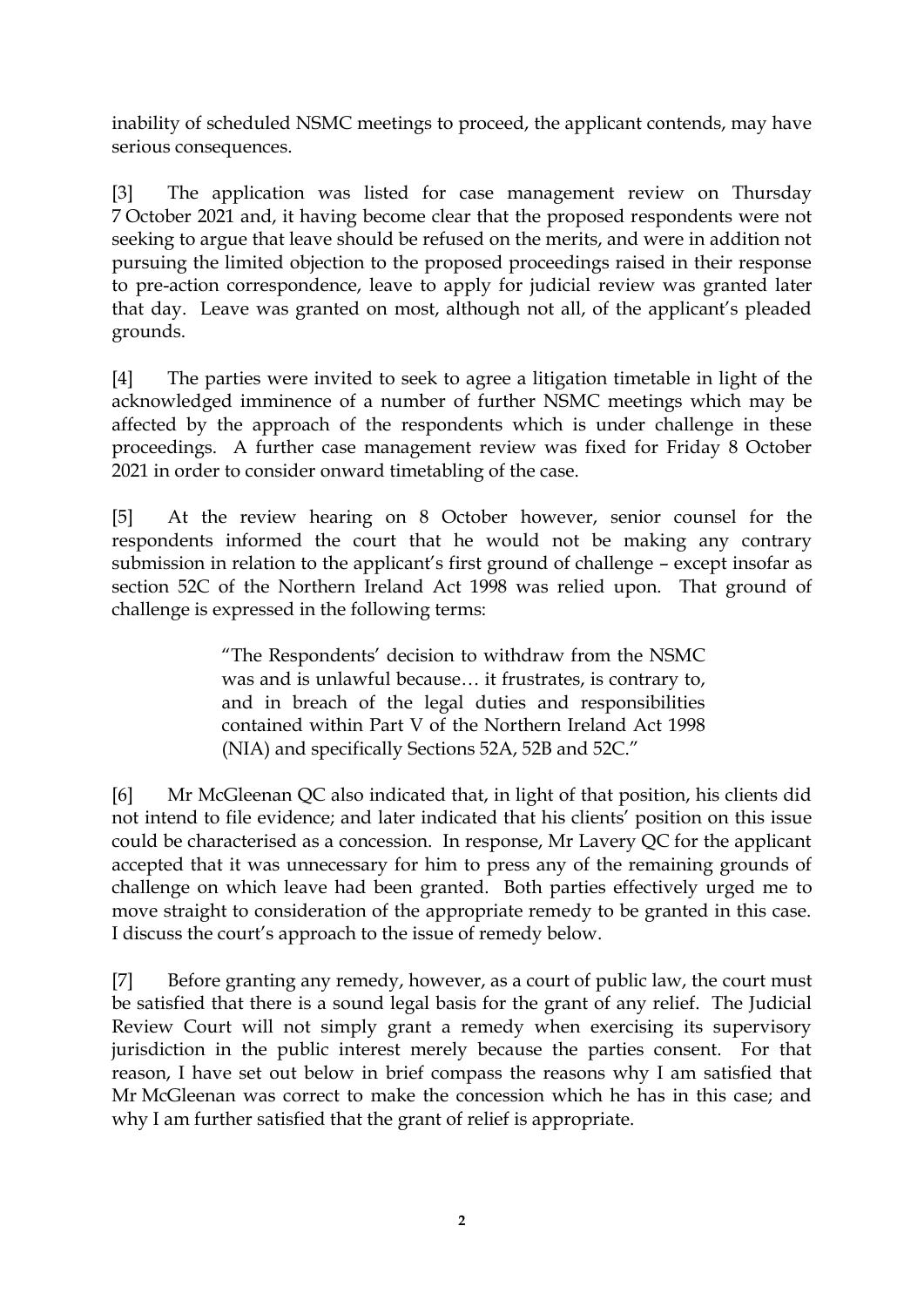## **Factual Background**

[8] The focus of the applicant's challenge has its genesis in a speech made by Sir Jeffrey Donaldson MP, the leader of the Democratic Unionist Party ("DUP"), on 9 September 2021. A full copy of the speech has been placed before the court. Amongst other matters, Sir Jeffrey set out a number of steps to be taken by the DUP in response to its opposition to the Ireland/Northern Ireland Protocol to the agreement concluded between the United Kingdom and the European Union in relation to the UK's withdrawal from the EU ("the Northern Ireland Protocol").

[9] I emphasise that, in these proceedings, the court is not concerned with the political merits or demerits of the Northern Ireland Protocol, nor with the merits or otherwise of the DUP's opposition to it. These proceedings are concerned solely with whether one of the steps outlined by Sir Jeffrey, which has since been put into action, has resulted in (or will result in) unlawful actions on the part of Ministers of the Northern Ireland Executive. That step was to "immediately withdraw from the structures of Strand Two of the Belfast Agreement relating to north south arrangements…"; also described by Sir Jeffrey simply as "our withdrawal from Strand Two." Strand Two of the Belfast Agreement provides for the establishment and operation of the North-South Ministerial Council and related all-island implementation bodies.

[10] Statements made in the Northern Ireland Assembly by the fifth respondent on 14 September 2021 confirmed the position as set out in Sir Jeffrey's speech. Minister Poots, when asked about the DUP's proposed withdrawal from the NSMC, indicated that Ministers (plainly the DUP Ministers, when read in context) would stand over the statement made by their party leader; and that they understood that this "will cause problems." More directly, further to the grant of leave in these proceedings, when indicating that his clients did not intend to file any evidence in the proceedings, Mr McGleenan confirmed that all of the respondents adhered to the approach and rationale set out in Sir Jeffrey Donaldson's speech.

[11] The applicant has also drawn attention to media reports, or comments or correspondence from other Executive Ministers, indicating that a number of recent NSMC meetings have been unable to proceed because of non-attendance by DUP Ministers. In particular, it seems that a meeting scheduled for 29 September 2021 was not able to proceed because of the non-attendance of the fifth respondent; and that a meeting scheduled for 30 September 2021 was not able to proceed because of the non-attendance of the second respondent. The Minister for Communities issued a statement complaining about the latter of these meetings (which she attended) not being able to go ahead. In a statement in response from Sir Jeffrey, he referred to the fact that, "Our Ministers have put a stop to the North-South structures because we need to bring the Irish Sea Border to a head."

[12] I am satisfied on the basis of the above, and the approach adopted by the respondents in these proceedings, that there is a policy of DUP Ministers not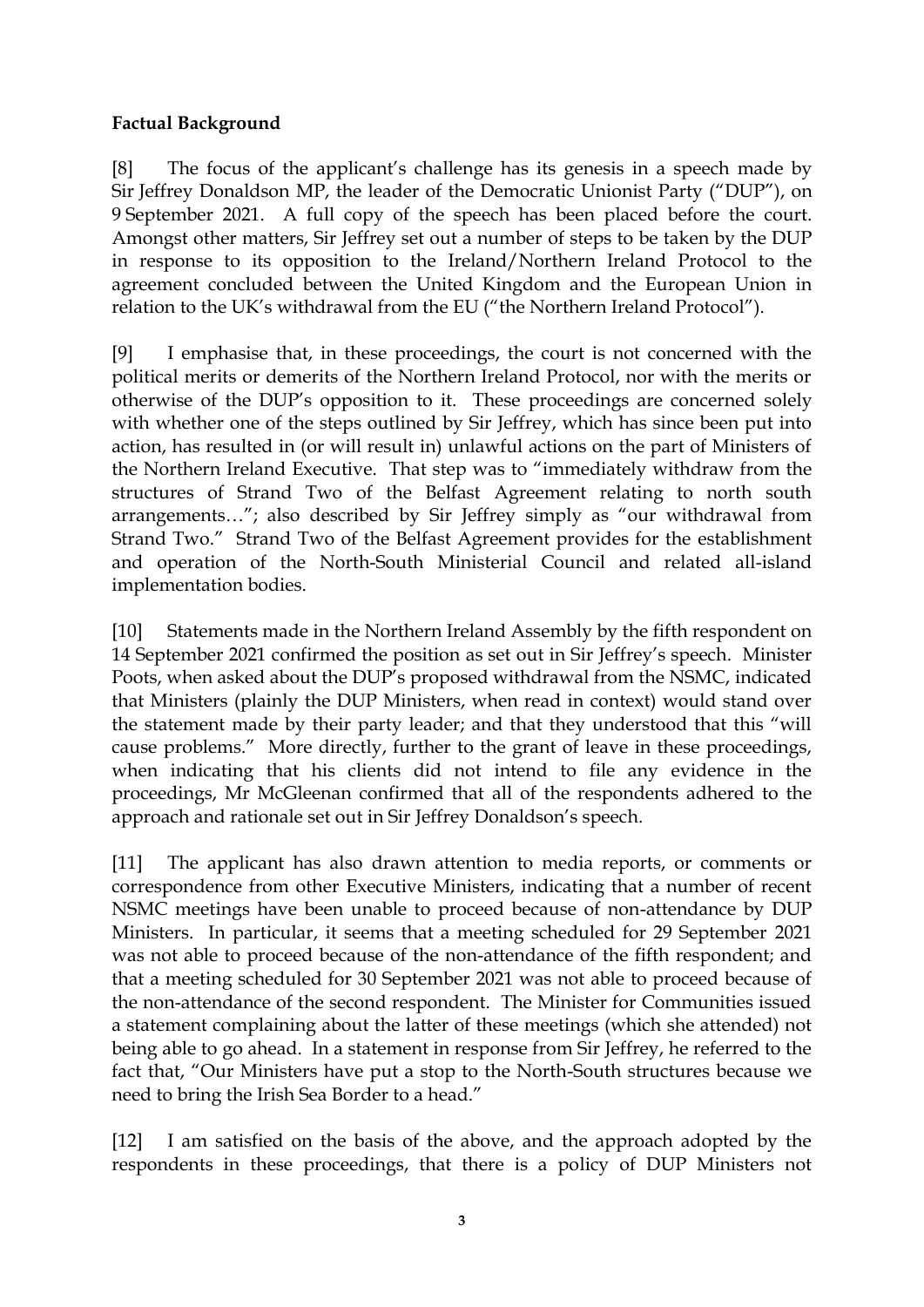attending at NSMC meetings and that this is calculated to thwart the operation of that Council.

[13] In terms of the asserted urgency of these proceedings and potential consequences if the present position continues, the applicant has also relied upon statements by the Minister for Finance, reported in the media, expressing concern that very significant amounts of European funding (up to £1bn) available to Northern Ireland through the Peace Plus programme may be put in jeopardy or reduced if a NSMC meeting scheduled for October (likely to be that scheduled for 22 October: see paragraph [14] below) does not proceed. This has been denied and described as "scare-mongering" by at least one DUP representative; but the Finance Minister maintains that there is a legal requirement for the funding to be signed off by the NSMC. Full details about this issue have not been provided to the court but there is a suggestion that a programme document requires to be approved by the Executive, the Irish Government, the NSMC and then the EU Commission, in order to permit the new programme to commence in early 2022. I have been told that there is not yet Executive approval for the programme (although it is unclear whether the absence of such approval is a further consequence of the DUP Ministers' present opposition to the operation of the North-South structures or arises independently). In the absence of such agreement, Mr McGleenan submits, the requirement for the NSMC to also approve the programme does not arise. It is not possible for me to reach any clear view on the level of risk to funding which may arise in these circumstances; and I simply record that there does appear to be at least some risk of the loss of some funding to Northern Ireland, even if only for one of the seven years of the intended programme, should the meeting scheduled for 22 October be prevented from going ahead.

[14] In light of the applicant's concerns, I asked for a clear written indication on behalf of the respondents of the forthcoming meetings of the NSMC and these have been confirmed in correspondence from the Departmental Solicitor's Office. For each meeting, this identifies the appropriate Minister (whose area of Ministerial responsibility will be addressed), as well as an accompanying Minister, in order to ensure cross-community participation. The relevant attendees have been identified as follows:

- (i) A meeting is scheduled for 14 October dealing with health and food safety promotion, in respect of which the Minister for Health (Minister Swann) is the appropriate minister, to be accompanied by Junior Minister Kearney of the Executive Office;
- (ii) A meeting is scheduled for 15 October dealing with the environment, in respect of which the Minister for Agriculture, the Environment and Rural Affairs (Minister Poots) is the appropriate minister, to be accompanied by Junior Minister Kearney of the Executive Office;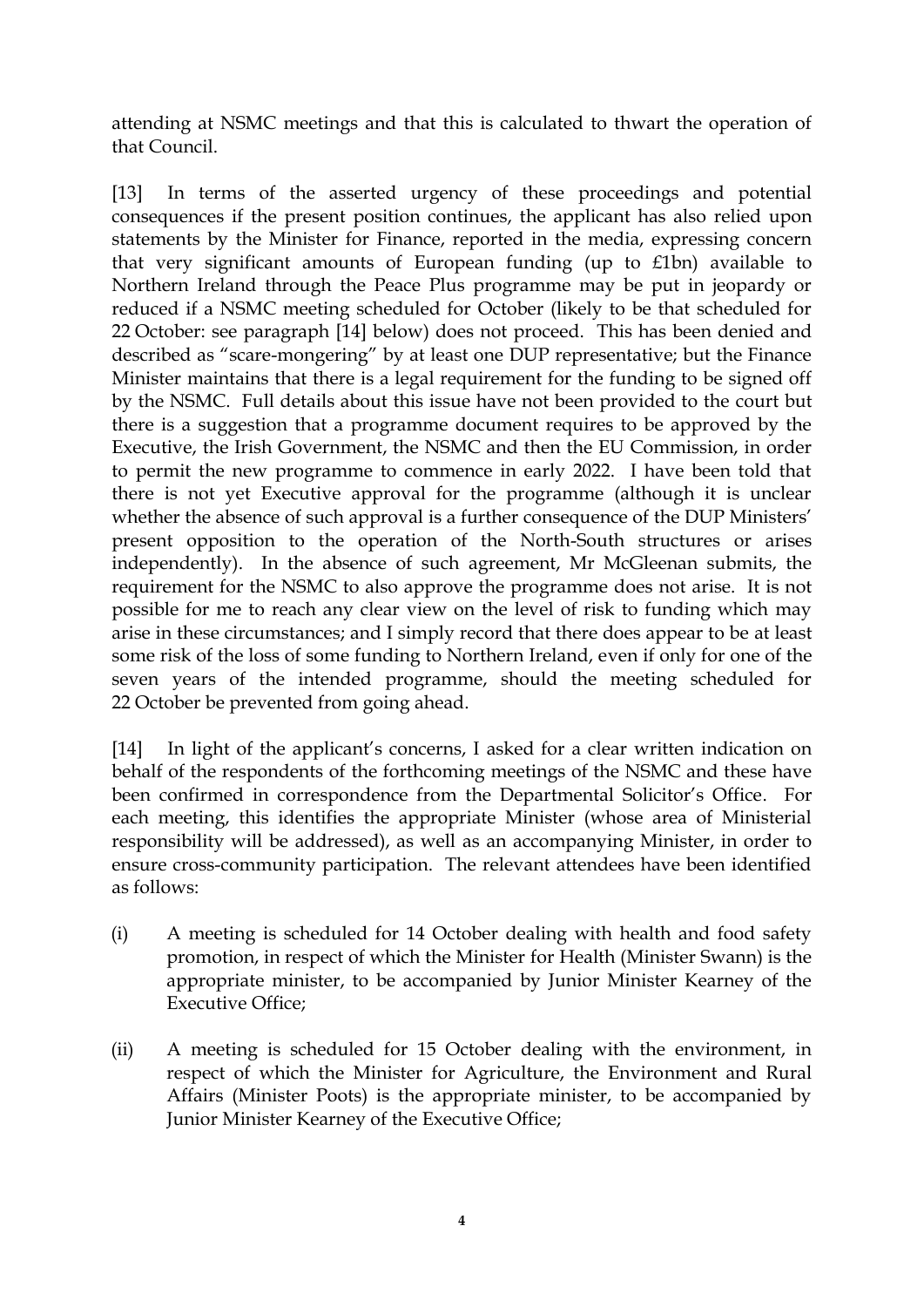- (iii) A further meeting (or separate section of the above meeting) is also scheduled for 15 October dealing with acquaculture and marine matters, in respect of which the Minister for Agriculture, the Environment and Rural Affairs (Minister Poots) is again the appropriate minister, to be accompanied by the Minister for Infrastructure (Minister Mallon); and
- (iv) A meeting is then scheduled for 22 October dealing with the Special EU Programmes Body, in respect of which the Minister of Finance (Minister Murphy) is the appropriate minister, to be accompanied by the Minister for Education (Minister McIlveen).

[15] Arising from Mr McGleenan's response to enquiries from the court as to the position in respect of these meetings, my understanding is as follows:

- (i) Ministers Swann and Kearney intend to attend the meeting scheduled for 14 October but, for the moment, no agenda has been agreed by the First Minister and deputy First Minister (acting jointly) for that meeting, which has thrown into doubt whether it can proceed. As a matter of the Council's practice and procedure, political agreement of the agenda in advance of the meeting is required.
- (ii) Minister Poots, the appropriate Minister, has failed to provide any notification pursuant to section 52A(4) for the meeting or meetings scheduled for 15 October.
- (iii) Minister McIlveen, the accompanying Minister, has not provided a notification of whether she intends to attend the meeting scheduled for 22 October (although there does not appear to be any clear obligation on an accompanying Minister, as opposed to the appropriate Minister, to do so).

[16] In summary, up to the point of the intervention of the court today, the expectation has been that, consistent with the approach set out by Sir Jeffrey and referred to above, the imminent meetings of the NSMC would not be able to proceed.

## **Relevant provisions of the Northern Ireland Act 1998**

[17] There is no need, for present purposes, to consider in detail the provisions of the Belfast Agreement which gave rise to the establishment of the North-South Ministerial Council. The Northern Ireland Act 1998 ("NIA") went on to make provision for NSMC meetings and arrangements. It is clear from paragraph 2 of Strand Two of the Belfast Agreement that participation in its meetings was to be "one of the essential responsibilities" attaching to a ministerial post; and that alternative arrangements were to be made in the event of a relevant minister not participating.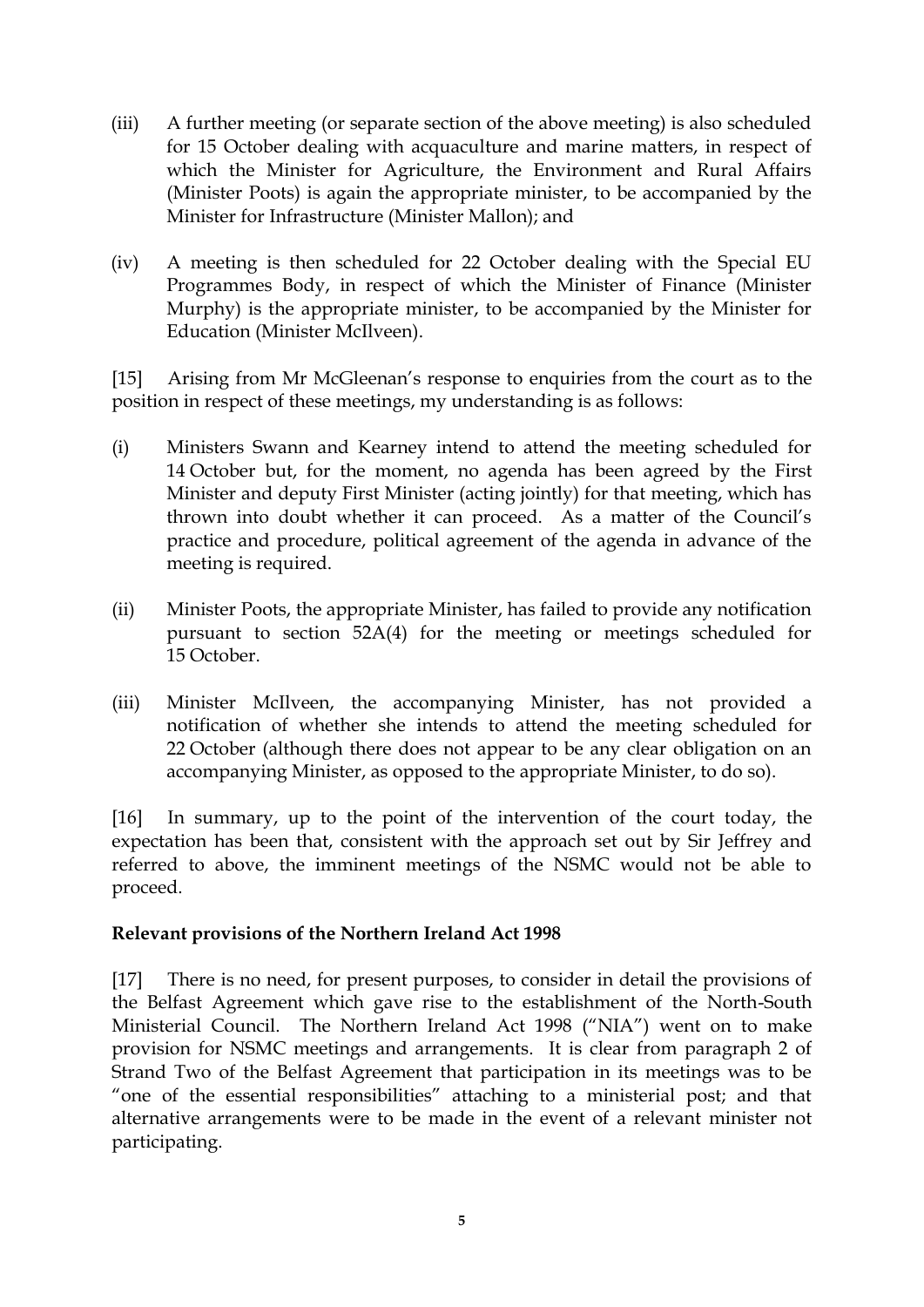## [18] Section 52A(1) of the NIA provides that:

"The First Minister and the deputy First Minister acting jointly shall, as far in advance of each meeting of the North-South Ministerial Council or the British-Irish Council as is reasonably practicable, give to the Executive Committee and to the Assembly the following information in relation to the meeting—

- (a) the date;
- (b) the agenda; and
- (c) (once determined under this section) the names of the Ministers or junior Ministers who are to attend the meeting."

[19] The First Minister and deputy First Minister therefore have an important function in relation to the transparency of the arrangements for meetings of the NMSC. The Executive Committee and the Assembly (and, through the Assembly, the public) ought to know when NSMC meetings are due to occur, what is on the agenda, and which Ministers are going to attend from the Northern Ireland Administration. The reference to the date, agenda and attendees being determined, and information about these matters being provided, "as far in advance of each meeting… as is reasonably practicable" reflects a statutory aim, consistent with the principle of good administration, of ensuring that these matters are both known and made known well in advance of any NSMC meetings. This information ought to be provided once the Ministers who are attending the meeting have been determined under the remaining provisions of section 52A. Section 52A(1) does not contain an express reference to the First Minister and deputy First Minister agreeing and approving the agenda; but it seems that this has been the Council's practice and procedure.

[20] Section 52A(2) provides that each Minister or junior Minister who has responsibility (whether or not with another Minister or junior Minister) in relation to any matter included in the agenda for a meeting of either Council – referred to as the "appropriate Minister" – shall be entitled to attend the meeting and to participate in the meeting so far as it relates to that matter. This is a sensible provision ensuring that decisions may not be taken in the absence of an appropriate Minister, with responsibility for the area under consideration, if they wish to attend. However, section 52A(2) deals with Ministerial *entitlement* to attend a NSMC meeting. It does not impose a duty upon an appropriate Minister to attend. That is provided for in section 52B of the NIA.

[21] Section 52B is particularly important for present purposes. It is entitled, "Section 52A: duty to attend Council meetings etc." In particular, section 52B(1)(a)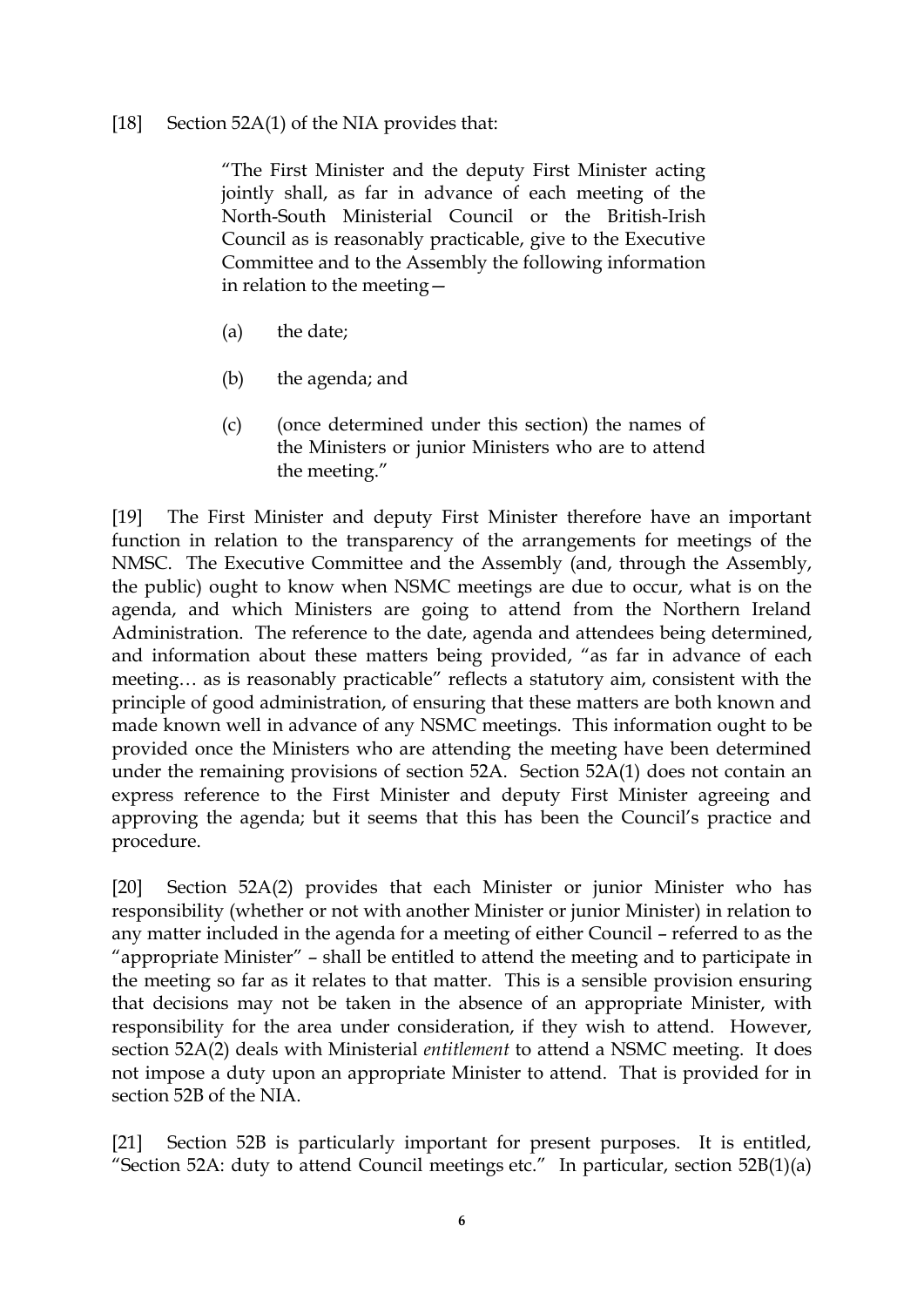provides that, "It shall be a Ministerial responsibility of… each appropriate Minister… to participate in the meeting so far as it relates to matters for which the appropriate Minister has responsibility." It is not mere attendance which is mandated but, rather, participation. That is a concept which is defined for this purpose in section 52C(5) in the following terms: "In sections 52A and 52B and this section "participate" shall be construed… in relation to the North-South Ministerial Council, in accordance with paragraphs 5 and 6 of Strand Two of the Belfast Agreement."

[22] In turn, paragraph 5 of Strand Two of the Belfast Agreement sets out the function of the NSMC in the following terms:

- "(i) to exchange information, discuss and consult with a view to cooperating on matters of mutual interest within the competence of both Administrations, North and South;
- (ii) to use best endeavours to reach agreement on the adoption of common policies, in areas where there is a mutual cross-border and all-island benefit, and which are within the competence of both Administrations, North and South, making determined efforts to overcome any disagreements;
- (iii) to take decisions by agreement on policies for implementation separately in each jurisdiction, in relevant meaningful areas within the competence of both Administrations, North and South;
- (iv) to take decisions by agreement on policies and action at an all-island and cross-border level to be implemented by the bodies to be established as set out in paragraphs 8 and 9 below."

[23] Paragraph 6 of Strand Two makes clear that "each side" participating in the NSMC is "to be in a position to take decisions in the Council within the defined authority of those attending, through the arrangements in place for co-ordination of executive functions within each jurisdiction." Each side is also to remain accountable to the Assembly and Oireachtas respectively, whose approval, through the arrangements in place on either side, would be required for decisions beyond the defined authority of those attending.

[24] In light of the above, there is a Ministerial responsibility to participate in a NSMC meeting on the part of the appropriate Minister. Although phrased in the deferential language of a 'responsibility', I am satisfied that this is a legal duty. That conclusion flows from a natural reading of the text used, in context; and is also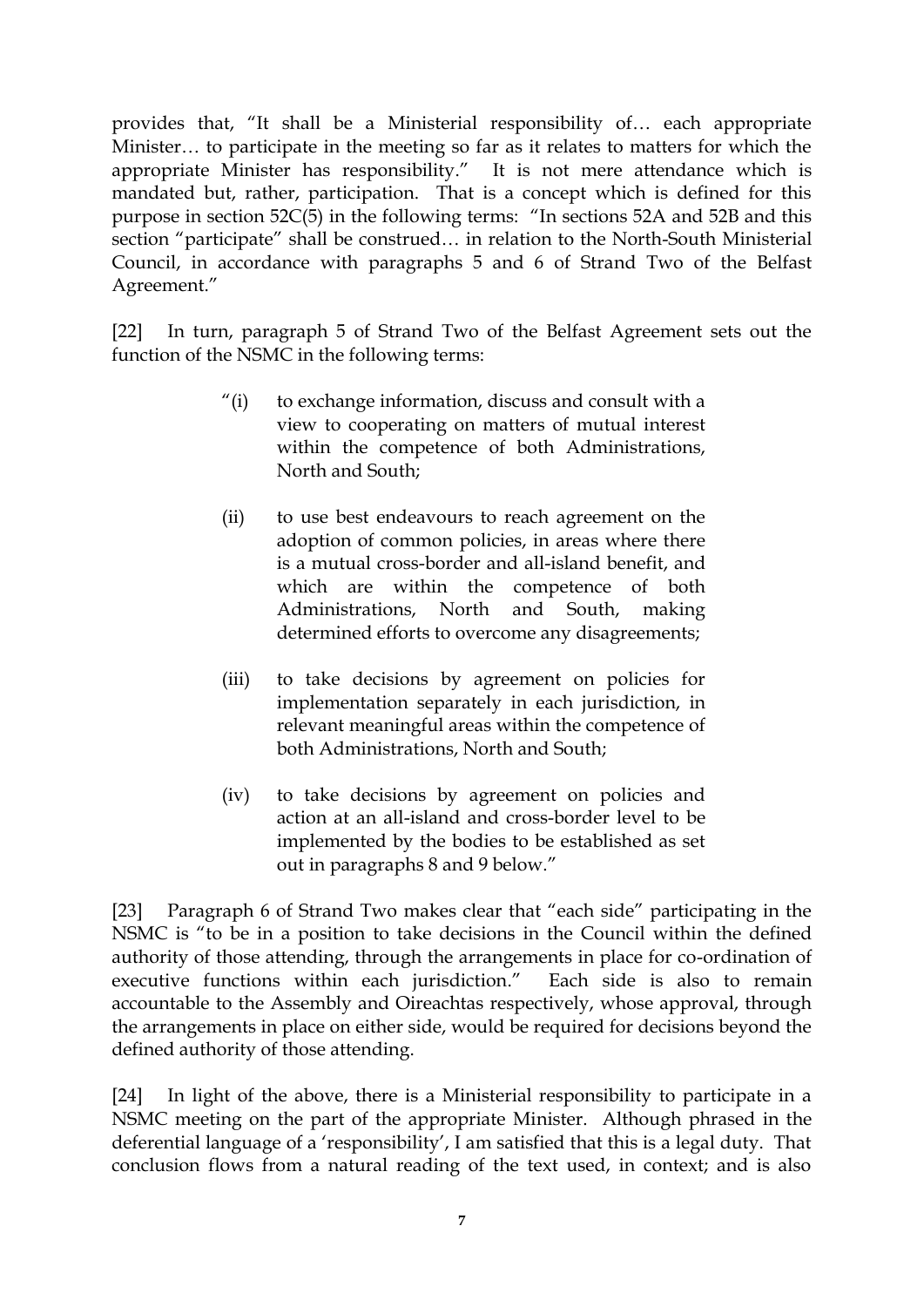supported by (i) paragraph 2 of Strand Two to the Belfast Agreement, which may be used an interpretative guide to the meaning the provision; (ii) the section heading of section 52B, which refers to the "duty to attend Council meetings"; and (iii) from other relevant provisions of the NIA, as amended (particularly the statutory references to the Ministerial Pledge of Office, contained in Schedule 4 to the NIA, which now includes reference to a pledge to participate fully in the NMSC).

[25] An appropriate Minister may nominate another Minister to attend in their stead (with that second Minister's consent): see section 52A(3). It is unclear precisely how the duty of participation in section 52B(1) fits together with the right to nominate another Minister to attend in one's place under section 52A and, in particular, under what conditions the nomination facility may be used to relieve the appropriate Minister of their obligation of participation. What is clear in my view, however, is that the appropriate Minister is under a duty to attend personally in the absence of having nominated another Minister to attend in his or her place.

[26] In any event, pursuant to section 52A(4), each appropriate Minister must notify the First Minister and the deputy First Minister, as soon as reasonably practicable and in any event no later than ten working days before the date of the meeting, of what they intend to do. There are three choices, set out in sub-paragraphs (a)-(c) of that subsection. Either the appropriate Minister intends to attend the meeting; or they do not intend to attend the meeting but have nominated another Minister to attend in their place; or they do not intend to attend the meeting but also do not intend, or have not been able, to make such a nomination. Again, the reference to providing this information as soon as reasonably practicable and no later than ten days before the meeting emphasises that these issues should be resolved in good time and not the subject of last-minute manoeuvring. That the ten days are ten working days is clear from section 52A(10). The result is that, at least two weeks in advance of any meeting, the First Minister and deputy First Minister should be clear as to whether the appropriate Minister intends to attend or not and, if not, whether they have made arrangements for the meeting to proceed in their absence.

[27] Significantly, where the third scenario arises – that is to say, where the appropriate Minister does not intend to attend and does not intend to nominate (or has not nominated) an alternative attendee in their place – or where the appropriate Minister simply fails to provide the notification required under subsection (4), section 52A(5) imposes a duty upon the First Minister and deputy First Minister to nominate someone to attend in place of the appropriate Minister. It is in these terms:

> "If the appropriate Minister gives a notification under subsection  $(4)(c)$  (or if the First Minister and the deputy First Minister receive no notification from him under subsection (4)), the First Minister and the deputy First Minister acting jointly shall nominate a Minister or junior Minister—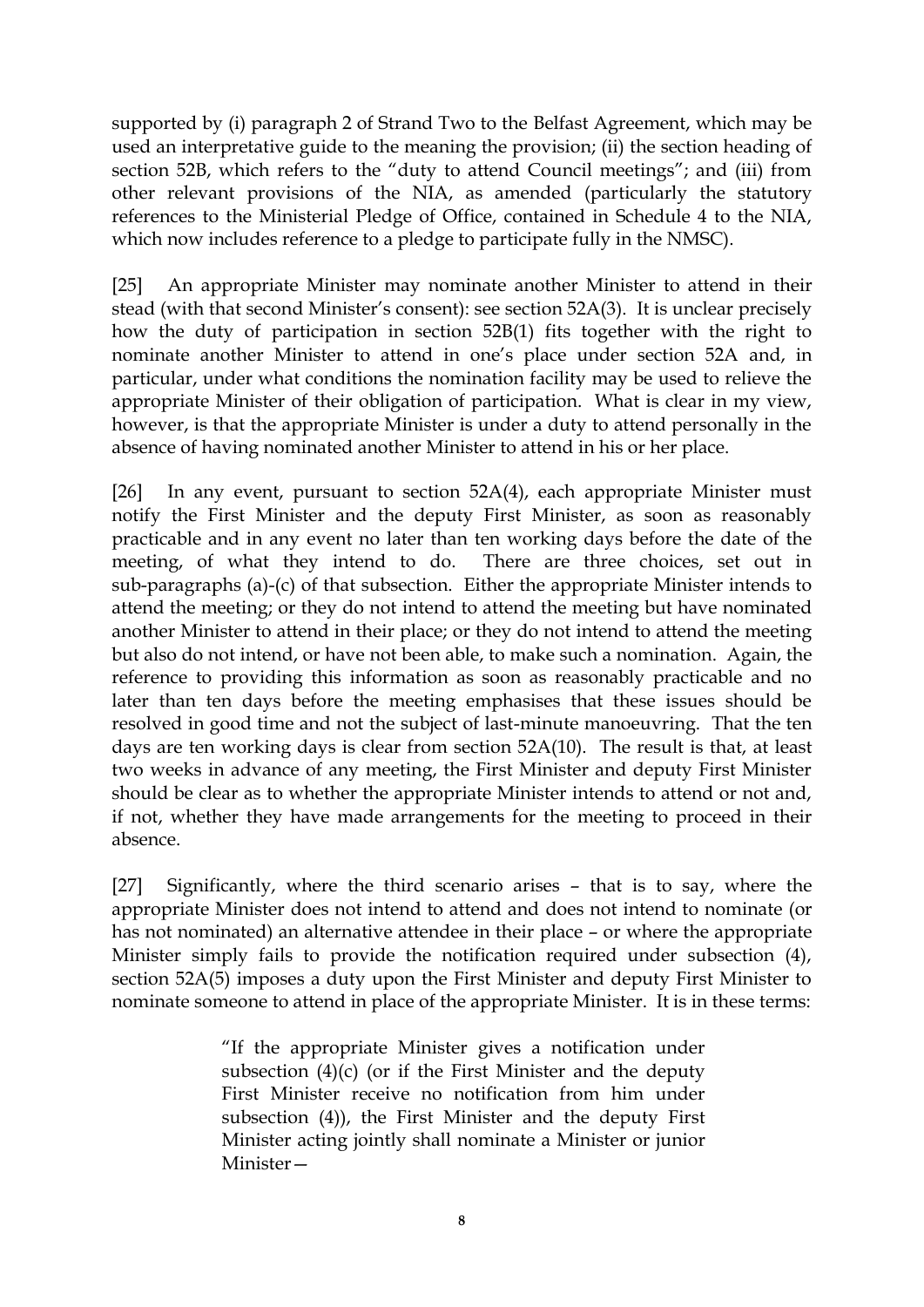- (a) to attend the meeting in place of the appropriate Minister; and
- (b) to participate in the meeting so far as it relates to matters for which the appropriate Minister has responsibility."

[28] By this means, an appropriate Minister cannot impede the transaction of business in the NSMC in the area of his or her Ministerial responsibility. If the appropriate Minister is not complying with their duty, the statutory scheme provides a backstop. The First Minister and deputy First Minister must step in to fill the void. However, as usual, they must act jointly. The practical result of this is that one or other may effectively stymie the nomination of a replacement Minister to participate in the NSMC meeting in the place of the appropriate Minister who is not intending to participate. It is this function which gives rise to concern about the ability of the First Minister (in the present circumstances) to thwart a meeting of the NSMC in its entirety.

[29] Section 52A(7) provides that the First Minister and deputy First Minister acting jointly "shall make such nominations (or further nominations) of Ministers and junior Ministers (including where appropriate alternative nominations) as they consider necessary to ensure such cross-community participation in either Council as is required by the Belfast Agreement." One can draw two important matters from this provision. First, the NSMC still requires cross-community participation, even where the appropriate Minister is substituted by another Minister who is nominated to participate in their place. The requirement for this in the Belfast Agreement itself is not particularly clearly expressed; but Kerr J in *Re de Brun and McGuinness' Application* [2001] NIQB 3 held (and it has not been challenged in these proceedings) that, read as a whole, the Belfast Agreement did require cross-community participation in the Council. Second, the First Minister and deputy First Minister must keep going with alternative nominations until the necessary cross-community participation is enabled. Kerr J also held in the *de Brun and McGuinness* case that the First Minister and deputy First Minister were under an implied duty to "conscientiously seek to agree on nominations for the Council."

[30] Where a Minister is nominated (with their consent) by the appropriate Minister to attend in their place, or is nominated by the First Minister and deputy First Minister to attend, it is the duty of the nominated Minister to attend: see section 52B(1)(b) and 52B(2). Where a nominee is attending in place of an appropriate Minister, the appropriate Minister is also under a duty to provide the nominee with such information as may be necessary to enable their full participation in the meeting: see section 52B(3) and (4). Again, this is a provision plainly designed to ensure that an individual appropriate Minister cannot thwart the effective transaction of business at the Council meeting. The nominated Minister then has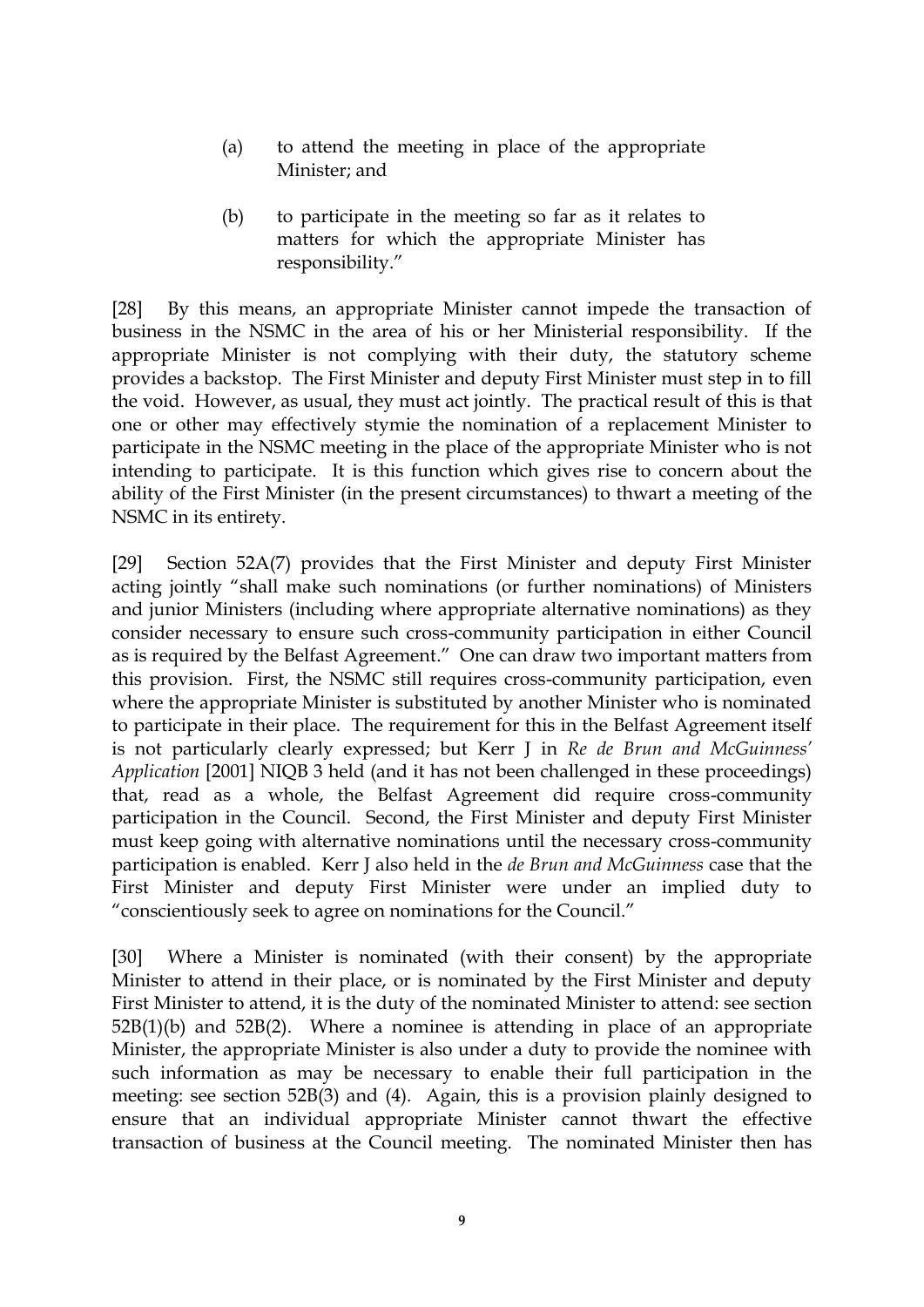authority to enter into arrangements and agreements within the appropriate Minister's area of responsibility: see section 52B(5).

[31] Provision is made in section 52A(6) for matters in relation to which the First Minister and the deputy First Minister are the appropriate Ministers, in which case the notification to be made by each of them is to be made to the other and, in default, the other may act alone to nominate another Minister to act in the first's place. In addition, by virtue of section 52A(8) and (9), where a matter is included on the agenda for a NSMC meeting which by virtue of section 20(3) or (4) of the NIA is one to be considered by the Executive Committee, the First Minister and deputy First Minister acting jointly are also entitled to attend and participate at the NSMC meeting in relation to that matter. These provisions do not appear to be directly relevant to the present scenario.

# **Discussion**

[32] As ought to be clear from the discussion above, the statutory scheme – consistent with the Belfast Agreement – is set up to ensure that an appropriate Minister must participate in the NSMC in relation to their area of responsibility or, at least, nominate some other Minister to participate in their place. If they do neither, the First Minister and deputy First Minister are required to nominate (and further nominate, as necessary) another Minister or Ministers to participate in order to ensure that the meeting proceeds and business is transacted in the public interest. The recognition within the Act that an appropriate Minister may give notification of an intention neither to attend nor to nominate a replacement is not, when the scheme is read as a whole, a warrant for taking such a course. Rather, it is designed to ensure that timely remedial action may be taken by the First Minister and deputy First Minister in those circumstances.

[33] The evidence clearly suggests that individual DUP Ministers have neither been attending NSMC meetings, nor nominating another designated unionist Minister to attend in their place. Of equal (if not more) concern is that it further appears that the 'backstop' facility of nomination by the First Minister and deputy First Minister of a Minister to participate in place of the appropriate Minister has also not been used. No evidence has been provided in relation to this but it seems highly likely that this is as a result of the First Minister's failure to act jointly with the deputy First Minister in this regard. The evidence further suggests, as does the respondents' response to these proceedings, that the position which has been adopted is a calculated and collective one, participated in by each of the respondent Ministers.

[34] The present situation where NSMC meetings are unable to proceed because of the circumstances described above is, in my view, plainly a result of an unlawful failure to comply with obligations set out in the Northern Ireland Act 1998. Its provisions are designed to avert just such a situation. There is a legal obligation on an appropriate Minister to participate in a meeting of the Council in relation to a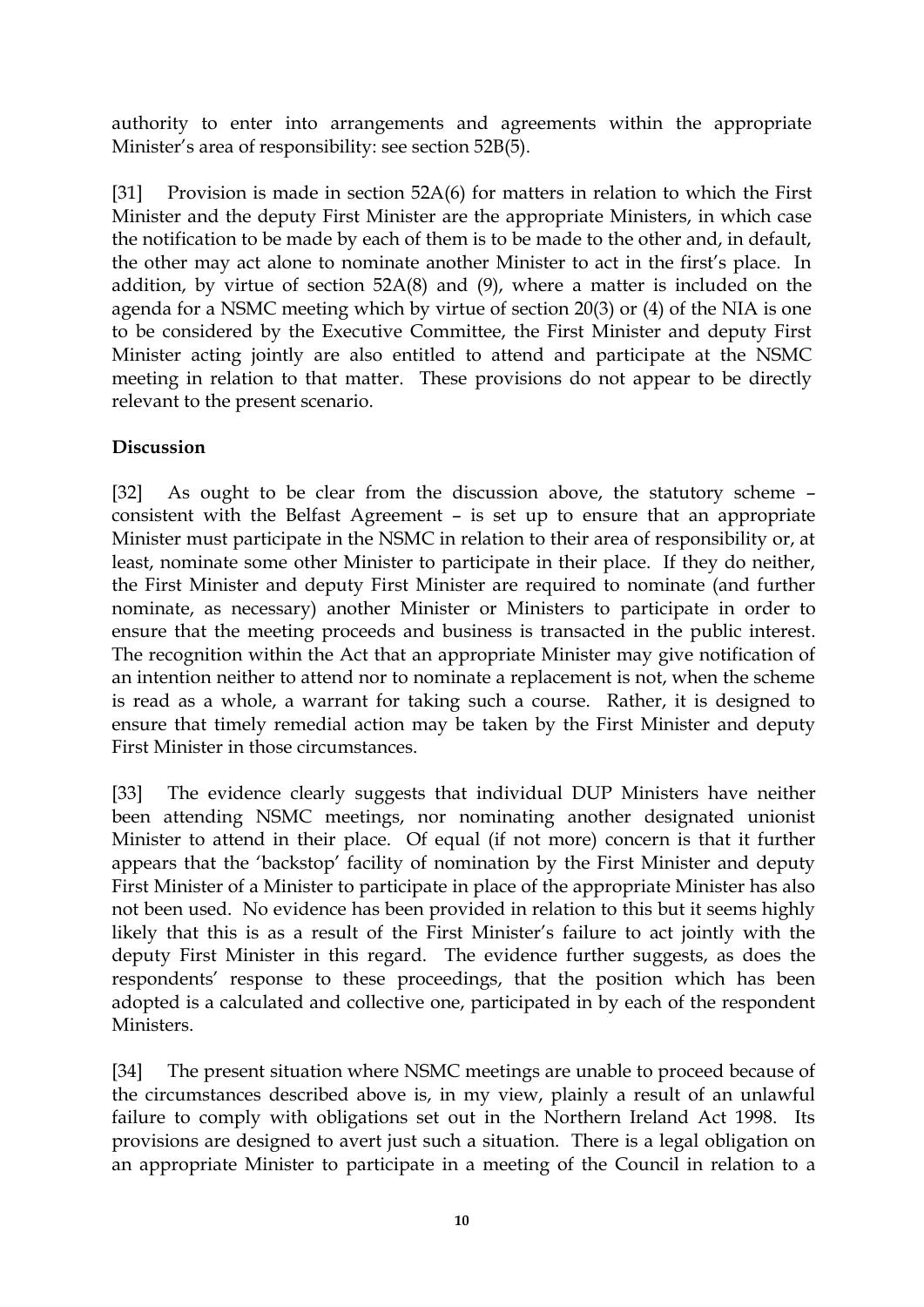matter on the agenda for which they have responsibility; or, at the very least, to seek to nominate another Minister to take their place. Where they do not do so, the First Minister and deputy First Minister should be informed in a timely manner and should make an appropriate nomination, or nominations, to allow the meeting to go ahead. All of these powers and duties should be exercised consistently with the purpose and intention of the governing statutory regime, pursuant to the well-known *Padfield* principle.

[35] In light of the above, it is unsurprising that the respondents in these proceedings have not sought to defend the legality of their approach when judged against the legal framework of Part V of the Northern Ireland Act.

[36] But what should the court now do about that? In judicial review proceedings, where one is dealing with the legality of the actions of a public authority, courts generally prefer to grant appropriate declaratory relief rather than a coercive remedy such as a mandatory order, relying on the public authority concerned to comply with its duty once it is clearly established: see Lewis, *Judicial Remedies in Public Law* (6th edition, 2021, Sweet & Maxwell) at paragraph 6-051. In my judgment, that is plainly the appropriate course in this case, at least in the first instance. Indeed, Mr Lavery correctly recognised that the grant of a declaration only at this stage would be the orthodox approach. As set out below, the parties have even agreed the terms of a declaration which they are content for the court to make.

[37] Mr Lavery goes further, however, and wants the court to actively superintend the further actions of the respondents once a declaration has been made. The applicant's Order 53 statement, as amended, includes a claim for an order of *mandamus* requiring the respondents, and each of them, to comply with their respective legal duties. The applicant is not pressing for the grant of such an order at this time but considers that it may be necessary in due course. Mr McGleenan submits that these proceedings should simply come to an end with the grant of an appropriate declaration and that any further requirement for intervention on the part of the courts can be dealt with by way of the issue of further proceedings. It seems to me that the best course in the circumstances, to minimise any potential further costs and delay, would be to adopt the middle path of simply granting the applicant liberty to apply to permit the matter to be brought back to the court under the auspices of these proceedings at some future point, if necessary, if and when there is an appropriate evidential basis to do so. Again, this is a course with well-established precedent: see, for example, the authorities cited in Fordham, *Judicial Review Handbook* (7th edition, 2020, Hart) at paragraph 24.4.27.

### **Conclusion and terms of declaration**

[38] I will make a declaration in the following terms, to be included in a formal order of the court which I expect to be sealed and filed later today: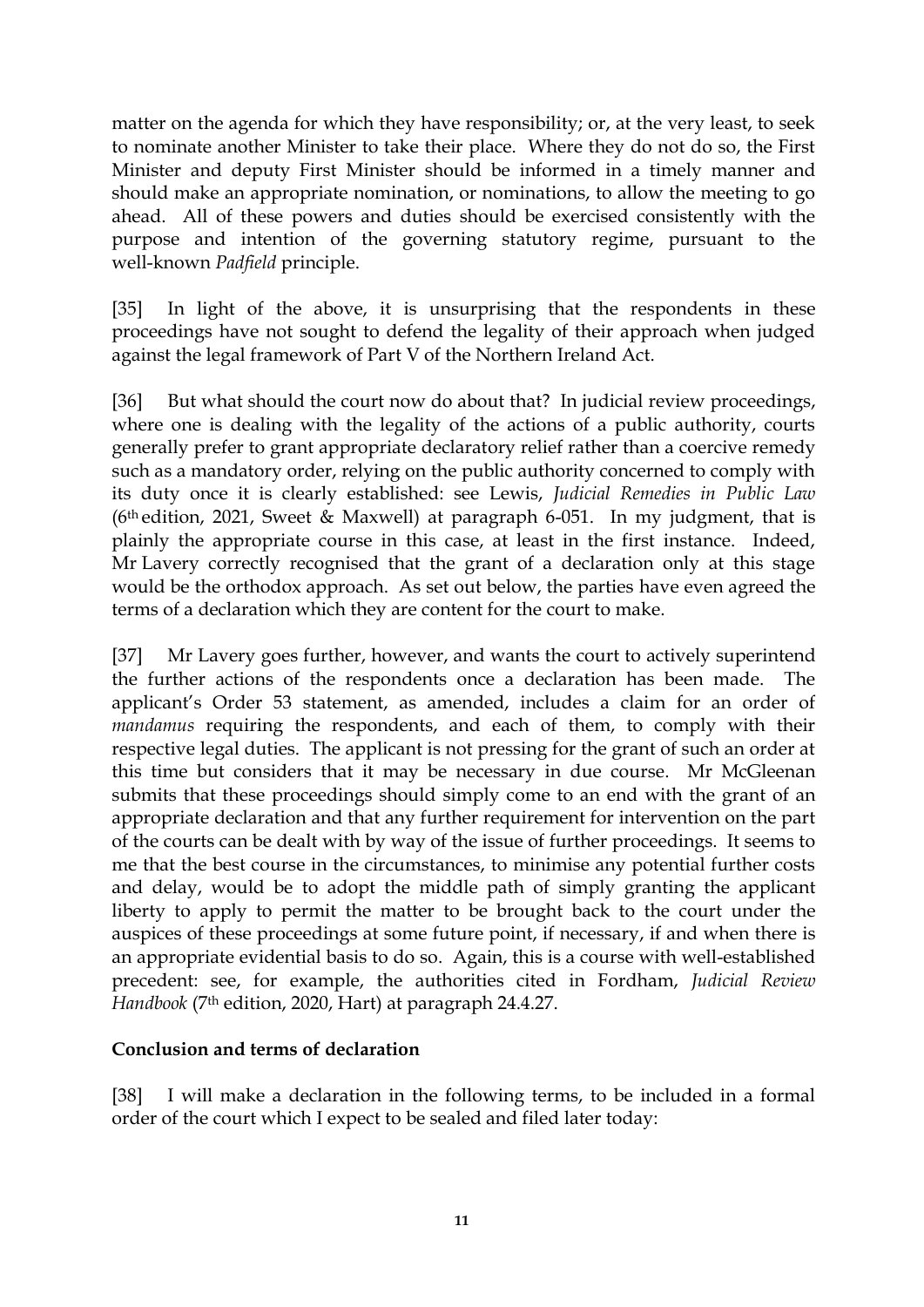"The respondents' decision to withdraw from the North-South Ministerial Council was and is unlawful because it frustrates, is contrary to, and is in breach of the legal duties and responsibilities contained within Part V of the Northern Ireland Act 1998 and, specifically, sections 52A and 52B."

[39] The wording of this declaration has been agreed between the applicant and the third to fifth respondents. Mr McGleenan appears for the first and second respondents but does not appear for the Executive Office or the deputy First Minister; and I am told by him that the first and second respondents are unable to give instructions on the proposed declaration in their ministerial capacity, since any such instructions can only be given on a joint basis with their Sinn Féin counterpart ministers. In any event, I am satisfied that it is appropriate that the declaration be made with reference to each of the respondents.

[40] Ministers of the Northern Ireland Executive are required to affirm the Pledge of Office. It is set out as part of the Northern Ireland Executive Ministerial Code, as well as in Schedule 4 to the Northern Ireland Act. The current Pledge of Office includes a commitment "to participate fully in the Executive Committee, the North-South Ministerial Council and the British-Irish Council." In addition, the relevant provisions of the NIA discussed above are also reflected in the Ministerial Code, to which each of the respondents is subject and with which Ministers have a duty to comply under section 28A(1) of the NIA. It is difficult for the court to reach any other conclusion but that the respondents have consciously determined to act in contravention of those provisions of the Pledge of Office and the Ministerial Code relating to participation in the NSMC.

[41] In light of the declaration which the court will make today, further obligations within the Pledge of Office and Ministerial Code also come more directly into play. Those are obligations to respect the rule of law. For instance, the Pledge of Office contains an affirmation that each relevant Minister will "uphold the rule of law based as it is on the fundamental principles of fairness, impartiality and democratic accountability, including support for… the courts…"; and will "support the rule of law unequivocally in word and deed" and "support all efforts to uphold it." The Ministerial Code of Conduct requires Ministers to follow the seven principles of public life set out by the Committee on Standards in Public Life, including that of leadership, by which holders of public office should promote and support the relevant principles by leadership and example.

[42] Although the court has not been required to consider the applicant's ground of challenge to the effect that the respondents wrongly abdicated their ministerial decision-making to a third party (their party leader), it is perhaps worth emphasising again that each Minister within the Northern Ireland Executive bears personal responsibility for compliance with their Pledge of Office, the Ministerial Code and their legal obligations.